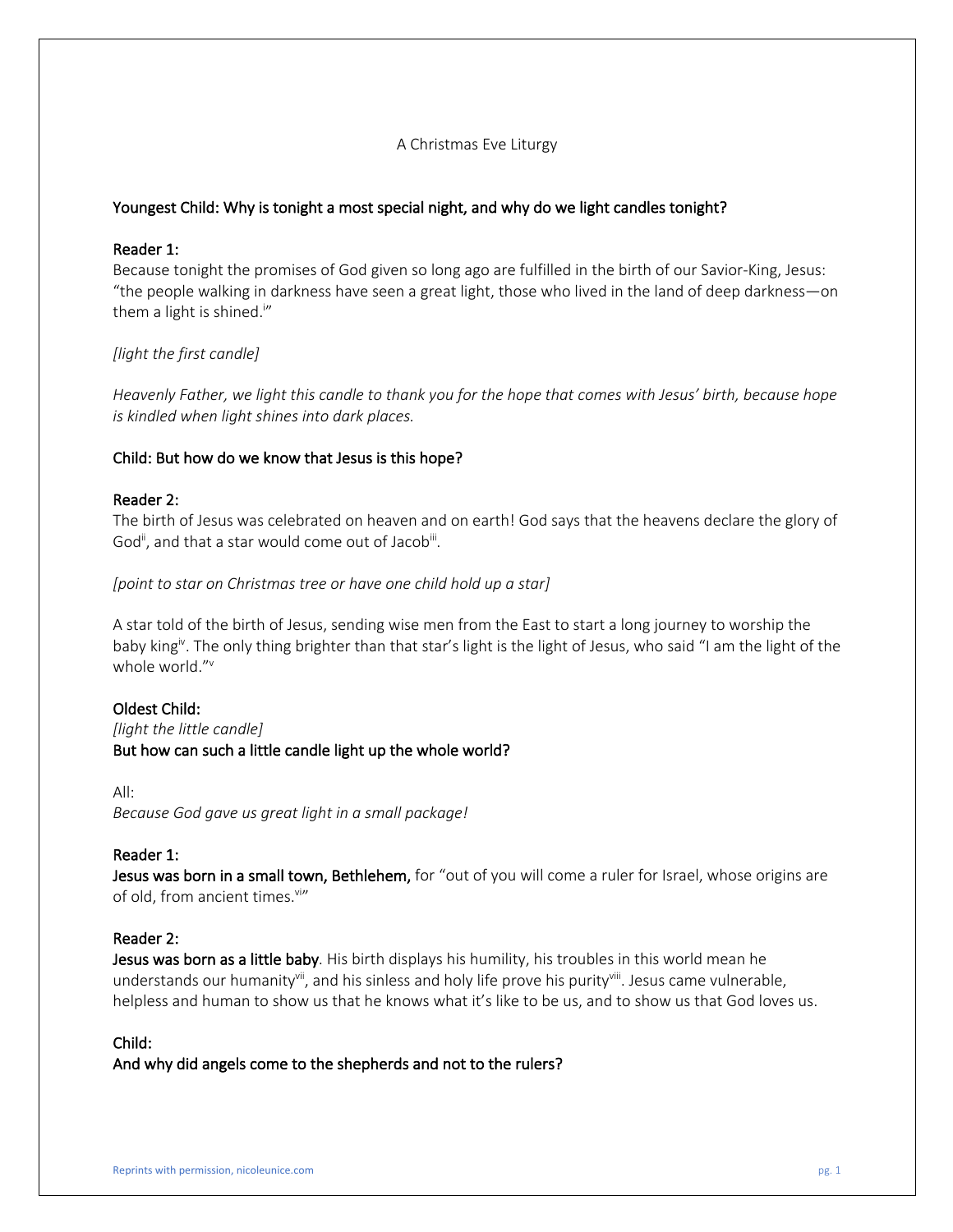# Reader 1:

Because Jesus is our great shepherd, come not to dictate with power but to lead with love. And that message of love comes to those humble in heart who are looking for some good news. That's why the shepherds rejoiced and worshipped the baby-King who is our always-good shepherd, Jesus. $i^{\kappa}$ 

#### Child:

# So what is the first part of this good news?

#### Reader 2:

The first part of the good news is that Jesus is the Prince of Peace<sup>x</sup>.

# Child:

#### And how do we know that Jesus is this peace?

Because Jesus creates peace by making all things right, in heaven and on earth. Jesus is our peace, and he gives us his peace, and no one can ever take that peace away.

#### *[light the second candle]*

All:

*Jesus, thank you for being our prince of peace. We light the candle of peace to represent the peace that rules in our hearts and drives away all fear.*

#### Child:

# What is the second part of the good news?

#### Reader 1:

The second part of the good news is that Jesus is our Mighty God. Jesus was a human, like us, but also in his nature he is God, with no beginning and no end.<sup>xi</sup>

# Child:

#### And why did mighty God come to earth?

#### Reader 2:

Jesus came to invite us to be a part of his kingdom, and to find us when we are lost<sup>xii</sup>, and to show us that he is the way, the truth, and the life<sup>xiii</sup>. Jesus kept the all the promises God had ever made, to show us how great God's love is for us, that we can be his children too.<sup>xiv</sup>

# *[light the third candle]*

All:

*God, thank you for showing us what love is: the gift of Jesus, who teaches us to love you, to love one another, and who shows his love through laying down his life for us so that we can experience eternal life with Him.*

# All Kids: So why is this the BEST news?

Reader 1: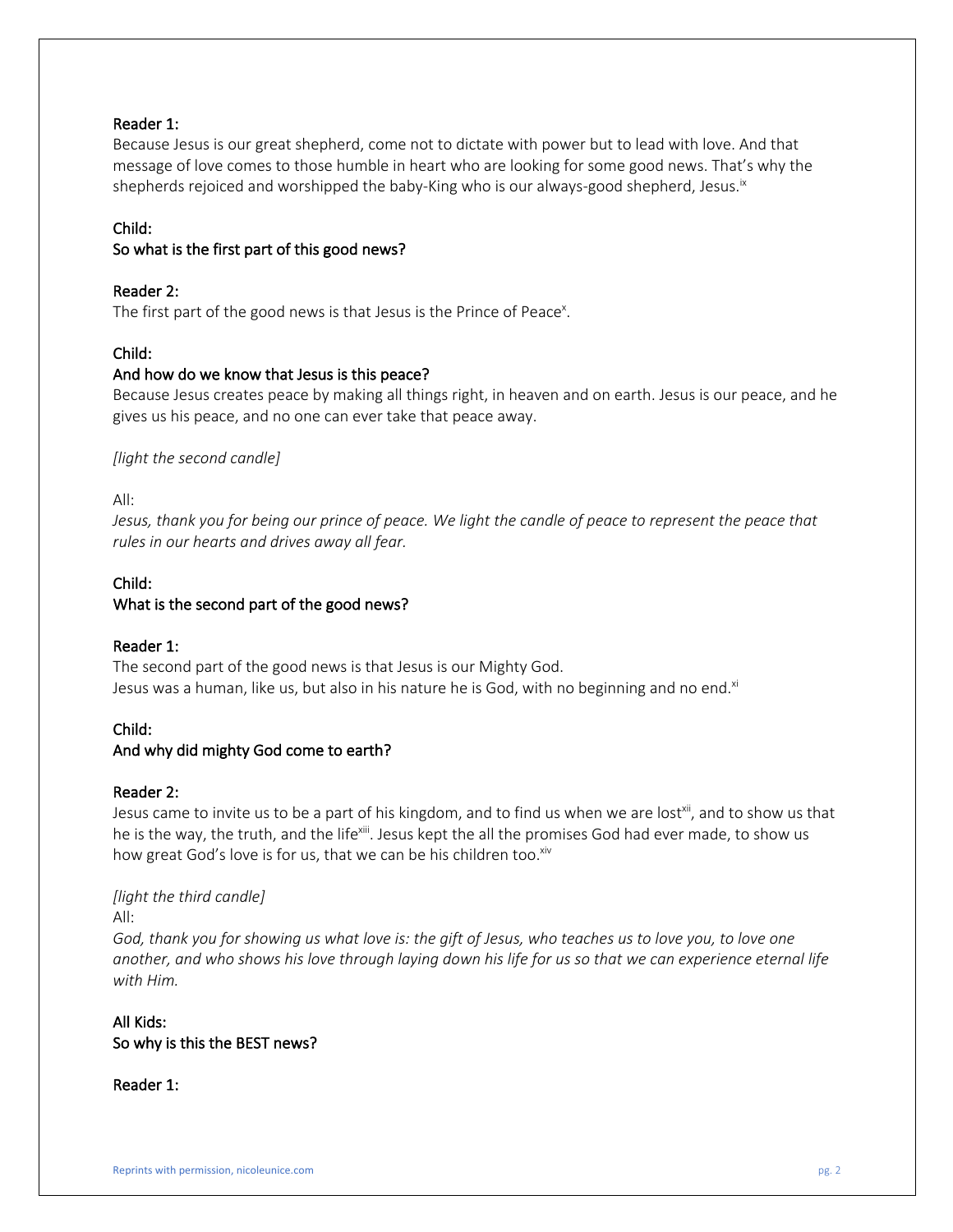Because on Jesus' birthday, he gives US a gift--the most good and perfect gift! The free gift is eternal life in Christ, where we get to be in his kingdom forever.

# So ….What kind of kingdom is God's kingdom?

# Reader 2:

It's a place of feasting and laughing; more beautiful that you can even imagine. It's a place where all sad things are undone and there is no crying or pain<sup>xv</sup>. And it's a wonderful place for everyone who believes.

# *[light the final candle]*

All:

*Holy Spirit, you make our joy complete! We celebrate this most special night because we have the light of Jesus Christ in our hearts. Teach us to celebrate this gift with our life, our love, and our obedience to the Father.*

Close your time with a favorite Christmas carol, or singing Happy Birthday to Jesus.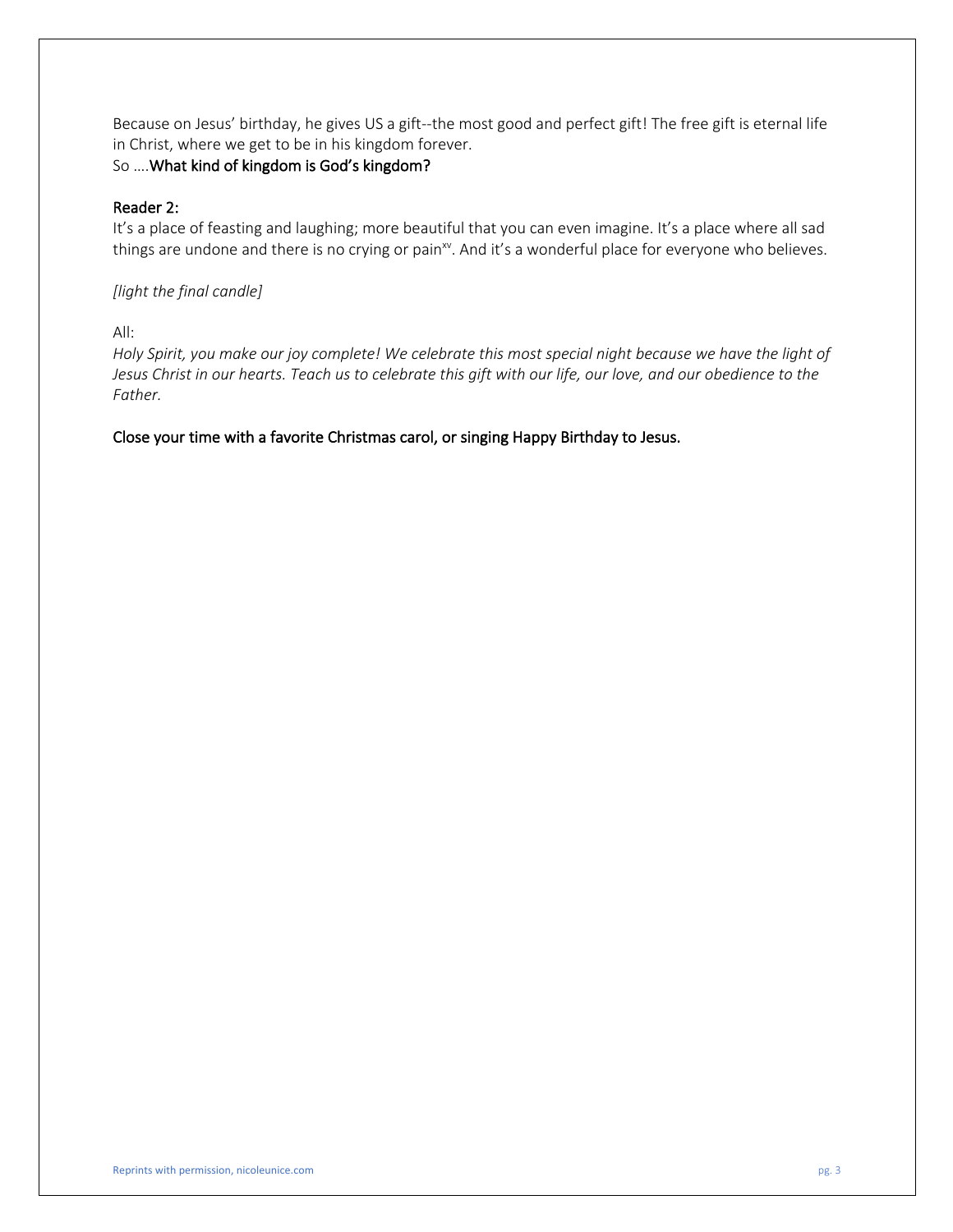#### **The following references are used in the liturgy, and can also be chosen to read aloud a selection to supplement the worship time.**

<sup>i</sup> Isaiah 9:2

The people walking in darkness have seen a great light; on those living in the land of deep darkness a light has dawned.

ii Psalm 19:1-2

The heavens declare the glory of God;

the skies proclaim the work of his hands.

2 Day after day they pour forth speech; night after night they reveal knowledge.

iii Numbers 24:17

"I see him, but not now;

I behold him, but not near.

A star will come out of Jacob;

a scepter will rise out of Israel.

iv Matthew 2:1

After Jesus was born in Bethlehem in Judea, during the time of King Herod, Magi�� from the east came to Jerusalem <sup>2</sup> and asked, "Where is the one who has been born king of the Jews? We saw his star when it rose and have come to worship him."

 $v$  John 8:12

12 When Jesus spoke again to the people, he said, "I am the light of the world. Whoever follows me will never walk in darkness, but will have the light of life."

vi Micah 5:2

"But you, Bethlehem Ephrathah, though you are small among the clans<sup>[a]</sup> of Judah, out of you will come for me one who will be ruler over Israel, whose origins are from of old, from ancient times."

vii Hebrews 4:15

15 For we do not have a high priest who is unable to empathize with our weaknesses, but we have one who has been tempted in every way, just as we are—yet he did not sin.

viii 2 Corinthians 5:21

 $^{21}$  God made him who had no sin to be sin $^{[a]}$  for us, so that in him we might become the righteousness of God.

ix Matthew 2:9-10

9 After they had heard the king, they went on their way, and the star they had seen when it rose went ahead of them until it stopped over the place where the child was. <sup>10</sup> When they saw the star, they were overjoyed.

<sup>x</sup> Isaiah 9:6 6 For to us a child is born, to us a son is given, and the government will be on his shoulders. And he will be called Wonderful Counselor, Mighty God, Everlasting Father, Prince of Peace.